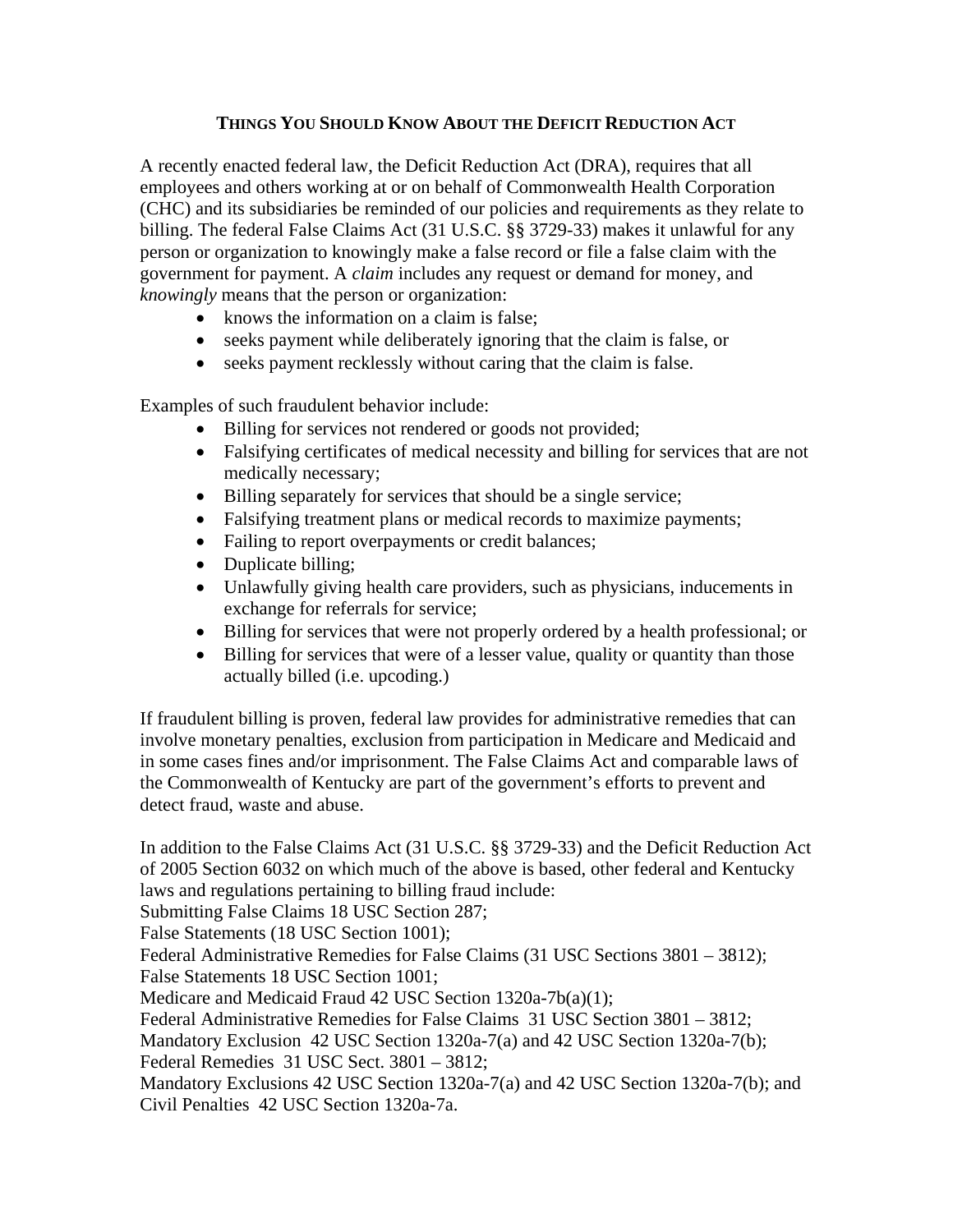Kentucky Laws Include: KRS 205.8461; KRS 205.8475; KRS 205.8471; KRS 205.8465(1), (2) & (3); KRS 205.8463; KRS 205.8463(2); KRS 205.8469(4); 907 KAR 1:671.1(20)(a,b); 907 KAR 1:671.1(40)(a,b,c,e,f,h,i,k,m,n,o); and 907 KAR 1:671.1(41).

We applaud and support the government's efforts to prevent and detect fraud, waste and abuse. Toward that end, Commonwealth Health Corporation expects and requires any person who knows or suspects that a false claim for payment was submitted to a payer to report that occurrence. There are several ways to report suspected problems, and all are appropriate.

- (1) Bring the false claim to the attention of your supervisor, vice president, or other senior manager.
- (2) Contact Jonathan B. Blick, JD, RN, Director of Corporate Compliance, at 270-745-1535 or by calling our anonymous hotline at 1-800-826-6762.

In addition to the above in-house remedies, a person who has actual knowledge that a false claim for Medicare or Medicaid payment was knowingly submitted can file a lawsuit in federal court on behalf of the government and, in some cases, receive a reward for bringing original information about a violation to the government's attention. For more details from Medicare and Medicaid on this subject, visit the CMS Web site at [www.cms.hhs.gov.](http://www.cms.hhs.gov/) or the Office of Inspector General of Health and Human Services at [http://oig.hhs.gov.](http://oig.hhs.gov/) The U.S. Department of Justice (DOJ) reviews these "whistleblower" cases and takes over cases that it believes have merit. A case that the DOJ declines to take over can still be prosecuted at the whistleblower's expense. There are harsh penalties for violating the False Claims Act. Penalties can be up to three times the value of the false claim plus a fine of \$5,500 to \$11,000 per claim.

It is important for you to know that under the False Claims Act a whistleblower is protected from retaliation by his or her employer. An employee who is retaliated against, in the form of being fired, demoted, threatened or harassed by his or her employer, must file a lawsuit against that employer in federal court. If the employer is found guilty of retaliation, the court can order the employer to re-hire the employee, provide double the amount of back pay, and any other compensation arising from the improper conduct.

Commonwealth Health Corporation's policy is clear. We put a considerable amount of time, expense and effort into detecting and preventing errors in coding and billing. Our goal is to submit only accurate claims for services that are actually provided, are documented in the medical record and are medically necessary. In those rare occurrences